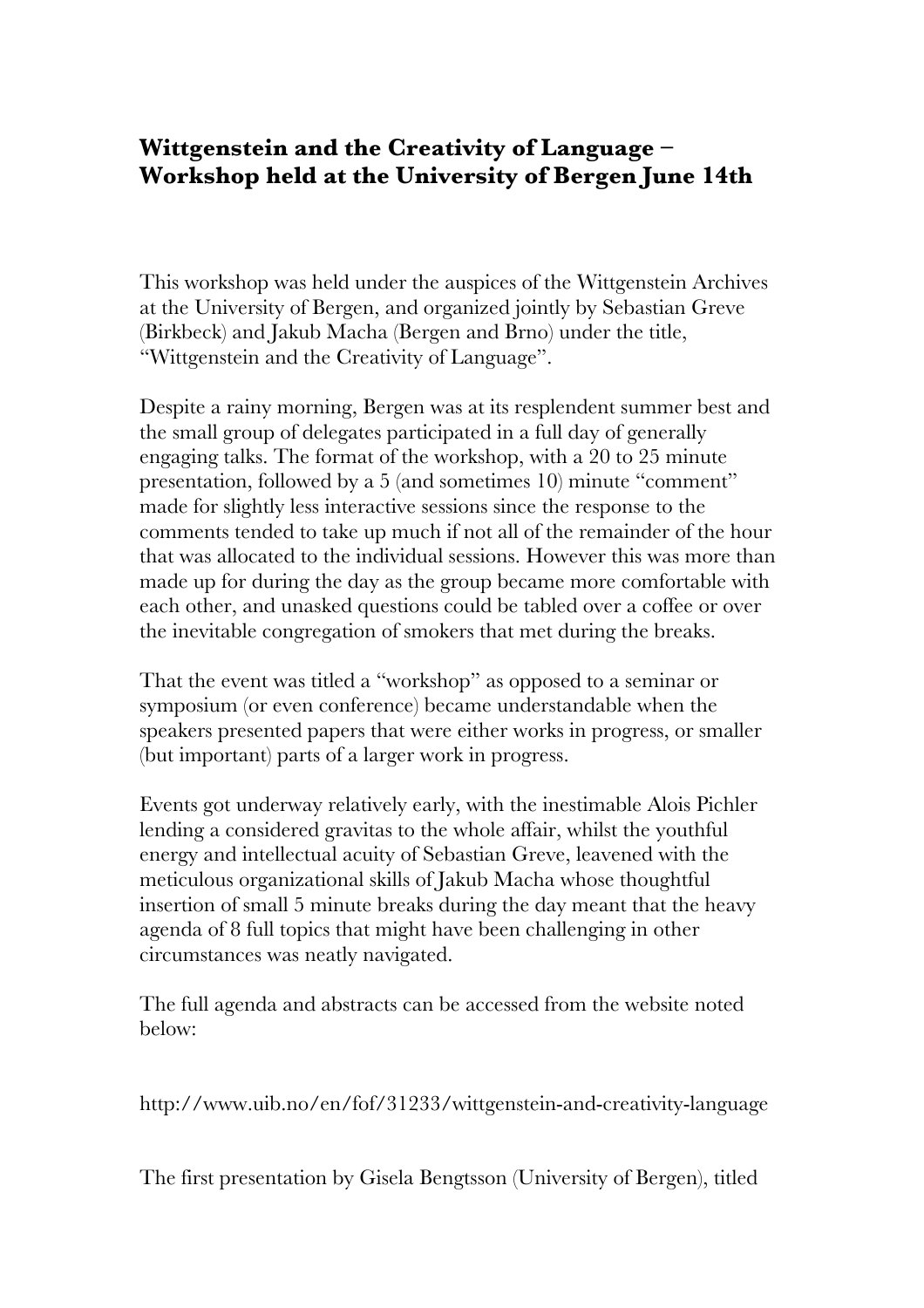"The River: Frege and Wittgenstein on Stepping into Language", took explicit issue with the thesis put forward by Danièle Moyal-Sharrock that humans are "constitutionally and in everything we do, fundamentally animals".

Bengtsson's opposition to Moyal-Sharrock was highlighted by reference to the work of Palmer and his examination of the linkages between Wittgenstein and Frege's separate appeal to the primitive or animal. The open discussion was marked with an entertaining exchange around experimental work with primates (such as that of Savage-Rumbaugh). Commenter Alois Pichler and others suggested that Moyal-Sharrock might not be as rigid in her views as apparently taken by Bengtsson and looked forward to seeing how Gisela Bengtsson's paper develops to a finished form.

In the much-anticipated video link with the University of Castilla-La Mancha, Jesús Padilla Gálvez took a robust approach in his views on how creativity as a tool could be abused. His paper, titled "Creativity as Problem Solving" was delivered remotely and unfortunately the quality of the video link was not consistent enough to allow for active participation. This was the only technical issue of the day, but did not detract from either the session itself or the day as a whole.

Padilla highlighted the role of creativity in problem solving by highlighting the verb "solve" and how it can be adapted through usage into several different meanings. As noted above, despite the best efforts of the technical team, Professor Padilla could not engage in the open discussion.

No such technical issues were encountered during Maria Balaska's paper "The Running-up-against Paradox: How Can we Place it in Language?" which was also delivered via a live video link.

Balaska, a Phd student at Paris 8 University, took Wittgenstein's writing from the Tractatus and his 1929 lecture on ethics and applied them to the twin "temptations" of language's transcendence beyond the limits, and, on the other hand, of being limited to a mere representation of facts. By examining how these two temptations might affect, for example, the everyday conceptual experience of something such as Love, Balaska posited a passage beyond the temptations through what she describes as "…the act of giving meaning".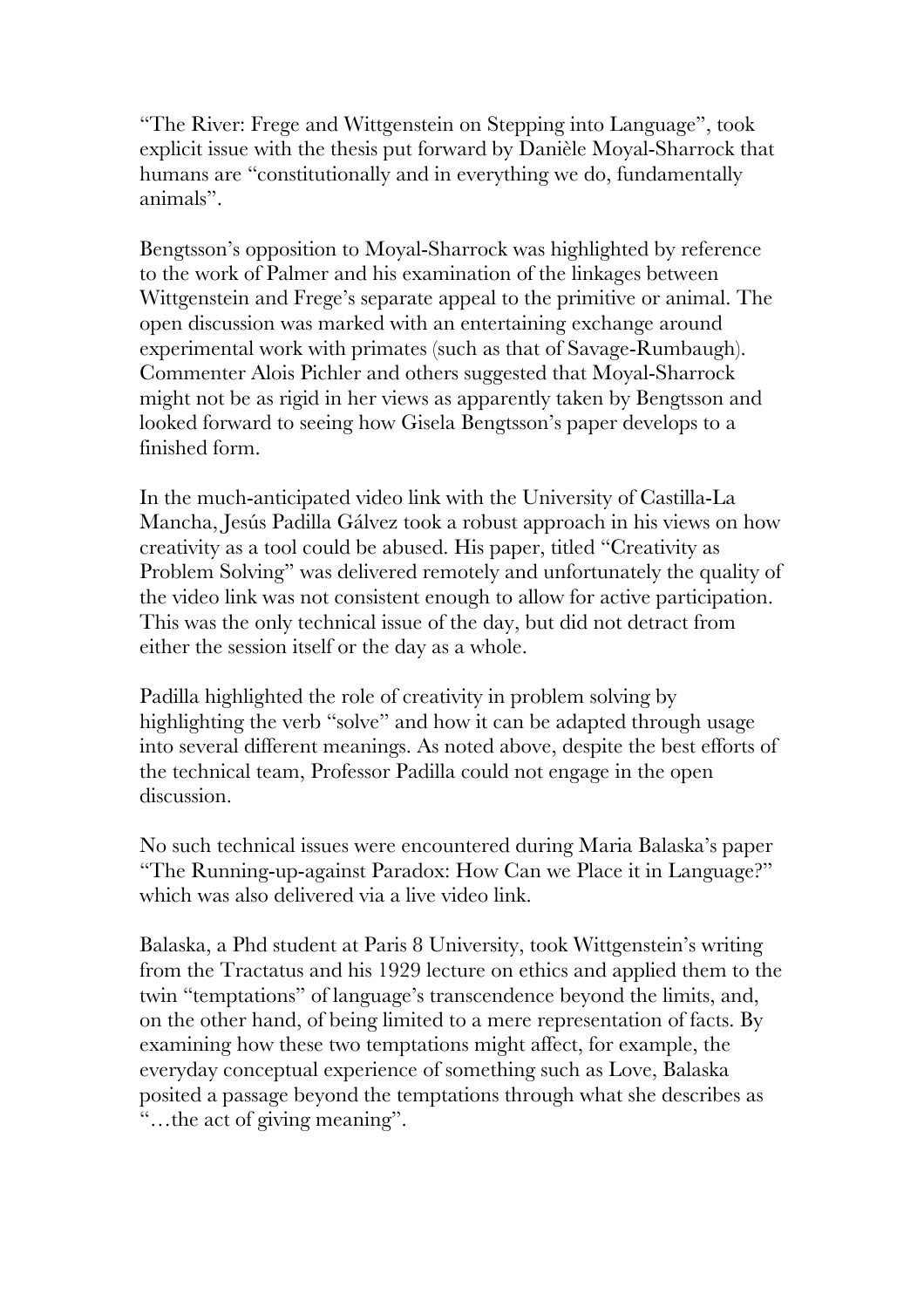The final session of the morning was presented by Benjamin Ware (University of Manchester), who spoke on the topic "Seeing the Everyday Otherwise: Vision, Ethics and Utopia in Wittgenstein's Philosophical Investigations". Ware is a Literary and critical theorist who brought a somewhat different perspective to the workshop and provided the audience with the view that Wittgenstein was delivering an ethical message (perhaps even a challenge) by suggesting that "seeing the everyday otherwise" is capable of being seen as a "utopian effort" in the modernist context.

A discussion around the continuing use throughout Wittgenstein's work of the way we might reinterpret familiar scenes and concepts followed, as well as a question on whether or not the message from Philosophical Investigations was in fact ethical, or merely accretive of knowledge. Ware's paper is a chapter from his forthcoming monograph "Modernism and the Ethical Turn".

The lunch break allowed those people who were new to the University and to Bergen to take advantage of the mild weather and walk around the cobbled stone streets and picturesque church square. The Wittgenstein Archives had kindly provided refreshments during the day, and these were supplemented by sandwiches and fruit for lunch.

The long afternoon session saw no diminution in the quality of the presentations, with the true spirit of the concept of a "workshop" being seen in the way that good natured and open dialogue was stimulated by the excellent work of the commenters.

First up after lunch was Joseph Zanella (University of Copenhagen) whose paper, "Seeing and Meaning", brought together the familiar comparison of Wittgenstein with Kierkegaard in their approach towards the language of "the spirit".

Zanella used, as his core analogy, Kierkegaard's story of the skilled seamstress who creates the most beautiful altar cloth, putting herself wholly into its creation, and then being distressed when the observer misses the point of it (the (production of the altar cloth) by focusing on the work or minor defects of the craftsman/woman.

Zanella's style of presentation was somewhat original, as he advanced his proposition by asking questions which were sometimes left unanswered or which he answered with a degree of overt irony. The less than obvious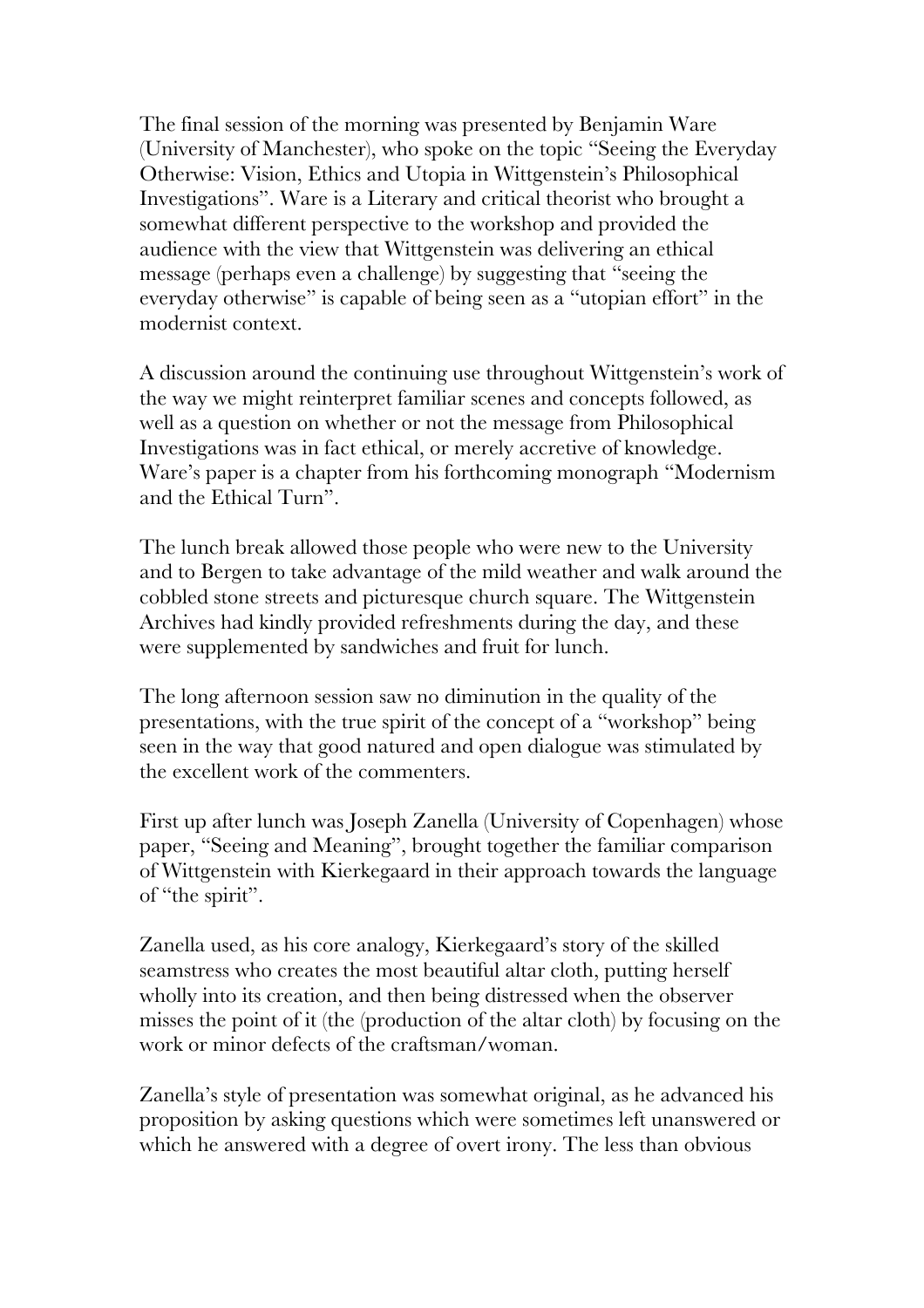relation between content and form of this presentation made for a creative session.

There followed a tour de force by Ladislav Koren (University of Munich). The heart of his disposition revolved around the contrast of the skeptical ("modus tollens gambit") versus the anti-skeptical ("modus ponens gambit") through a paper titled "Certainties and the Sceptical Problem".

Koren is the Alexander Von Humboldt Fellow at the Ludwig Maximillian University of Munich, and an assistant professor at the University of Hradec Kralove in Czech Republic. He took as the starting point of his presentation Moore's focus on the Exclusion principle, and then built towards a thoroughly engaging overview of the way in which a Wittgensteinian Discursive Model can explore the logic of the epistemic language game – again with a view to countering both Pyrrhonian and Cartesian style skepticism.

Koren also spoke with clarity on the nature and importance of Wittgenstein's comments in On Certainty on the Hinge Metaphor (OC 341-3) in the overall context of his counter to the skeptic's approach.

With barely 5 minutes between the sessions, the assembly turned to the next presentation, from Emiliano La Licata. La Licata is coming to the end of his time at Bergen where he is working on a post doctorate assignment at the Wittgenstein Archives.

His paper, "The Psychic Life and the Creativity of the Forms of Life" was introduced as a contemplation of the continuum from a mere "cry" to words (such as "I am afraid") that form the transition (or Übergang) in emotional reactions. La Licata took Wittgenstein's later work where he (La Licata) posits that Wittgenstein argues there is a transformation of subjective psychic life through the learning of language games.

The final paper of a very long day was presented with commendable freshness by the visiting Isabel G. Gamero (Complutense University of Madrid). Gamero's abstract had situated her approach in a work that is still to be finalized, as a contrast between politically conservative (Nyiri and Meredith Williams) and politically progressive (Peg O'Connor and Jose Medina) interpretations of Wittgenstein's exposition of rule following.

The actual presentation did not disappoint, and the quiet spoken Gamero bought the day to a fitting end with a display of scholarship on the subject in hand. The subsequent discussion raised some particularly interesting